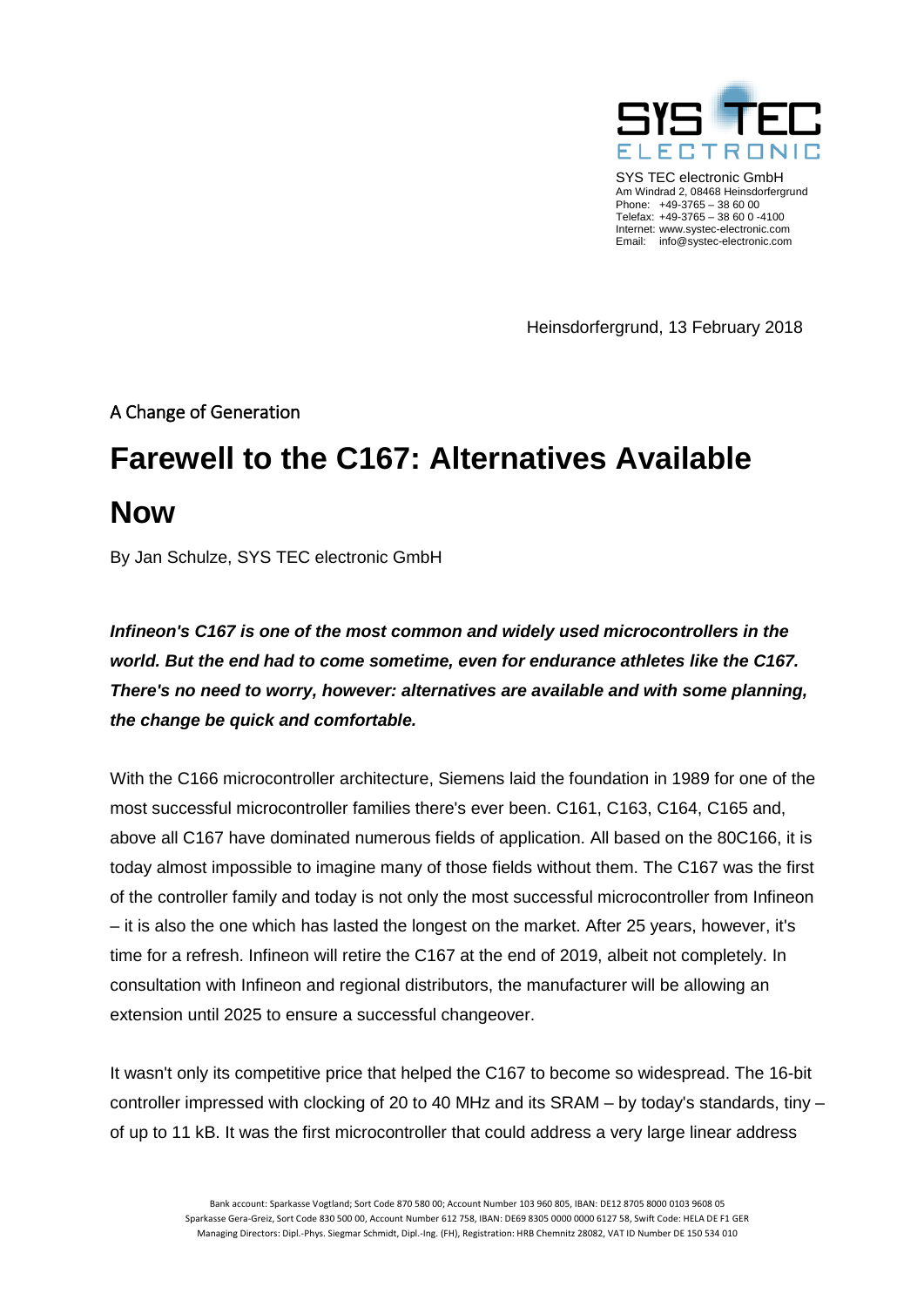space and perform address decoding in the chip itself (previously, this always had to be done within an external logic) – a huge step forward.

The C167 was also able to address connected memory very quickly, which made it possible to execute programs much faster.

## **C167 – A Customer Favourite**

The C167 was distinguished by its extensive range of features. In addition to various integrated serial and parallel digital interfaces, it also provided CAN bus (controller area network), making it ideal for use in the car industry. In addition, it was deployed by a wide range of users, from small customers up to industrial giants. The C167 is still to be found today in industry and in the university sector, where it is used for teaching purposes.

Except for occasional derivatives, the C167 was offered without reprogrammable internal programme memory, which requires the linking of external flash. It is this which users of the C167 should keep in mind when planning changeovers. More and more often, system developers such as SYS TEC electronic GmbH from Saxony have learned that currently used system components can only be only procured with difficulty or expense, if at all. This applies in particular to the 5-volt flash memory used with the C167. That's why Graduate Engineer Aimo Süß recommends that "you should not wait too long at this stage. Changeover to C167 alternatives ultimately involves a fair amount of effort, and that costs time." Aimo Süß admits that even though the C167 will still be around in 2025 under certain commercial conditions, shortages of other components could occur: "We can no longer guarantee that it will still be possible to produce the product by then".

#### **Hesitant Transition**

However, there are still customers who explicitly only want to use the C167. Süß can only speculate as to why. Some would shy away from new developments with new foundations, others would simply wanted to continue using their old software. There are also other customers for whom the changeover won't be so easy. This is the case, for example, when security requirements entail high certification efforts. These customers will be happy, says Aimo Süß, that the microcontroller is still available – albeit conditionally. Nevertheless, first customers should want to tackle the change straight away: "With the XMC and AURIX microcontroller series from Infineon, alternatives are available", says the system developer.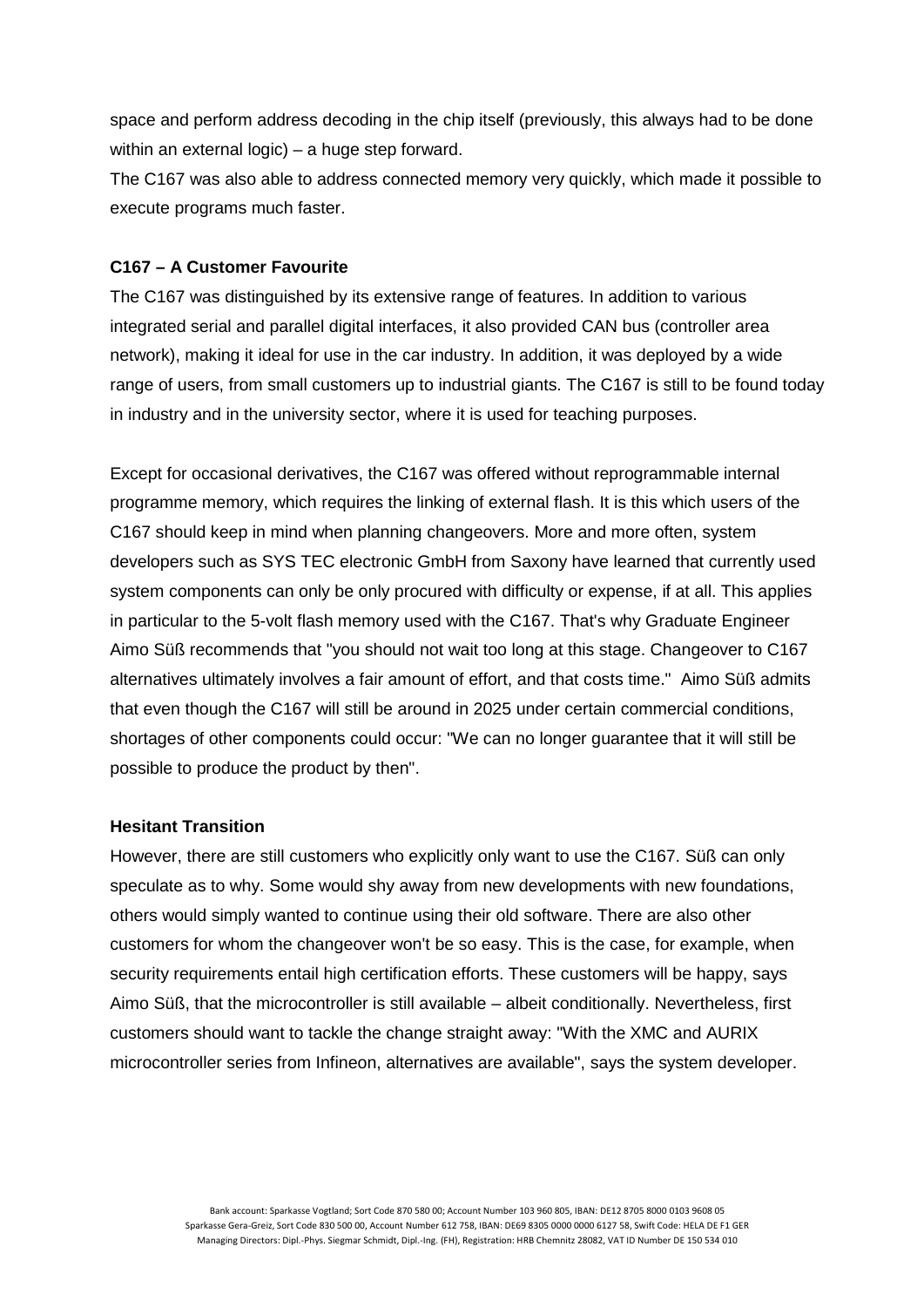## **Replacement for Every Use Scenario: The XMC**

Candidate one for the "new beginning" is the XMC, an ARM Cortex-based 32-bit microcontroller with fast ADC. Depending on the model, the chip for applications in the lower to middle power segment clocks at 32 to 144 MHz and can access 16 kB to 352 kB SRAM and 8 KB to 2 MB Flash. The XMC is particularly suitable for lightning, motor-control, industrial field busses and power conversion. The various models can provide unique features and peripherals for any particular application.

The less powerful models based on the ARM Cortex-M0 can be flexibly operated with 2V to 5V (which is especially important for C167 users with 5V power supply), meaning that a smooth transition is possible. The XMC of the 1000 series are also equipped, depending on the model, with features like math-coprocessor, CAN bus connections and others.

The more powerful models from the XMC 4000 series are based on ARM Cortex-M4F. They feature integrated DSP instruction sets, single precision floating point units, direct memory access (DMA), and Memory Protection Units (MPU). Depending on the model, users can access up to six serial channels such as USB and Ethernet or EtherCAT.

Both XMC series run comfortably even under harsh conditions. The 1000 series operates in the temperature range of -40°C up to 105°C. The 4000-series don't max out until 125°C.

#### **Replace with Certainty: AURIX**

The second family of microcontrollers to inherit the space previously inhabited by C167 is Infineon's AURIX, trimmed for high-end performance. Now in its sixth generation, the 32-bit microcontroller is characterised by its integrated security and safety features. AURIX microcontrollers are key components for embedded automotive safety solutions. They integrate a hardware security module (HSM) that makes on-board communication more secure and makes hardware tampering more difficult.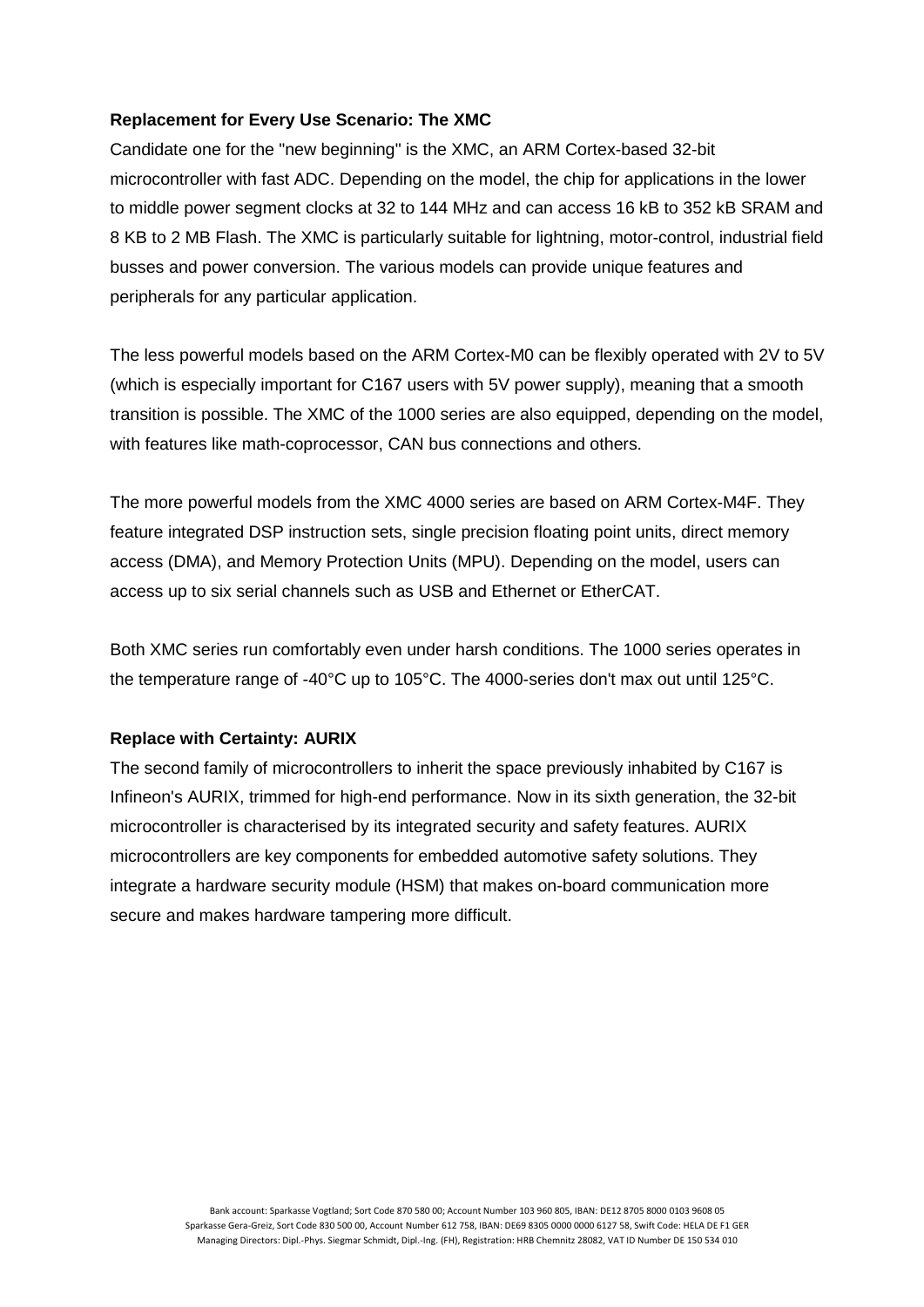AURIX is based on Infineon's TriCore architecture with up to six cores, each clocking at 80 to 300 MHz. The AURIX TC2X series is equipped with 0.5 to 8 MB of flash memory, and the AURIX T3x series with double that amount. The SRAM memory ranges from 96 kB up to 2.7 MB. Both SRAM and Flash are equipped with ECC error correction – another feature, alongside Lockstep, that distinguishes the AURIX for use in safety-critical areas. For this, one of the cores checks the calculations of the main core with a slight time delay. The integrated AURIX Safety Library is also designed to provide greater security. Overall, the AURIX delivers the highest safe performance on the market and achieves the highest safety level in the automotive sector with ASIL D (Automotive Safety Integrity Level/ISO 262). The AURIX also complies with the IEC 61508 standard at Safety Integrity Level (SIL) 3.

#### **High-Security Microcontroller**

With its extensive security and safety features and certifications, the AURIX series is particularly qualified for safety-critical applications in the automotive industry, explains Ralf Ködel, Director of Microcontroller Product Marketing at Infineon: "However, the microcontrollers are also used outside the auto industry, in contexts where there are particularly high safety requirements, such as the need for mandatory data encryption or particularly high reliability." Aimo Süß of SYS TEC Electronic adds: "Today, for example, the AURIX microcontrollers can also be found in wind turbines, in trains or in the control of elevators." AURIX is often also combined with XMC. Take elevators as an example: here, the AURIX controls the main inverter. Simpler tasks are looked after by the XMC – effectively a division of labour within a one-stop shop.

No matter if AURIX or XMC: Not only does the switch raise applications up to current hardware – it also brings further positive side effects. "Space requirements on the board are reduced, for example", explains SYS TEC electronic's system architect Aimo Süß. "The integration of RAM and Flash into the microcontrollers creates space for integrating new features such as Ethernet or radio modules into an application. The efficiency of the new microcontroller has enough reserves for this."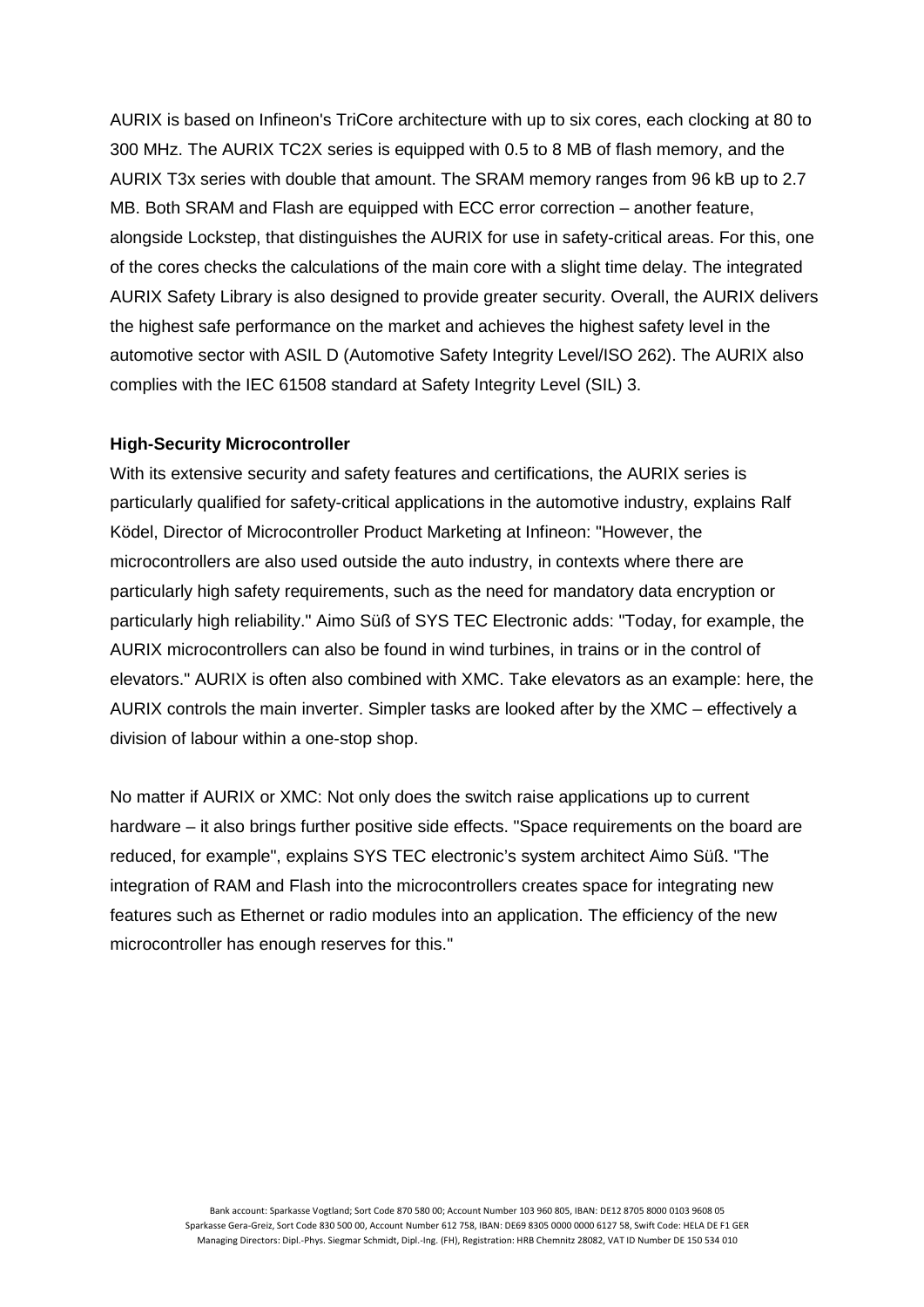### **DAVE: Your Friend and Helper**

For development with XMC and AURIX, Infineon provides programmers and system architects with a digital helper: DAVE, the virtual engineer. Dave is a kind of significantly expanded development environment for software development. In addition to the usual tools like compilers, DAVE contains all the necessary drivers.

A special feature of DAVE is the graphical interface for the selection of pins. This allows developers to easily allocate hardware. DAVE automatically creates connections to timers and ADC, just as it does for signal assignment.

## **System Changeover Made Easy (...or Easier)**

DAVE is also helpful in moving from C167 to XMC and AURIX. Ralf Ködel points out that some applications are relatively easy to port: "Most of the time, however, there is a significant increase in effort just in migrating from 16-bit to 32-bit." SYS TEC system architect Aimo Süß has experience with DAVE and porting: "These days, peripherals are very complex with their many modes of operation. DAVE provides excellent support in selecting and giving hints on what limitations are available with a selection. It also actively initiates the settings I need to adapt to make the most of my peripherals."

Despite DAVE's energetic help, the changeover from C167 to AURIX and XMC is not trivial and will need time. Clients should ensure that they plan for this, says Aimo Süß. He compares the typical procedure and a normal redesign.

When switching from C167, the developers at SYS TEC electronic also start with a comprehensive assessment of existing applications. The areas of application are outlined, and hardware and software requirements are analysed and noted down. The interfaces used so far and their operating modes are also examined. On this basis, SYS TEC electronic determines the best derivative. Depending on the timing of hardware and software, appropriate replacement elements are proposed. If the analysis process is completed successfully, SYS TEC electronic can then calculate the effort for hardware design and layout prototyping as well as the porting of the software. "Because changing the CPU will change an essential part of the system in both hardware and software terms", explains Aimo Süß, "appropriate tests are necessary to prove that the new design works properly".